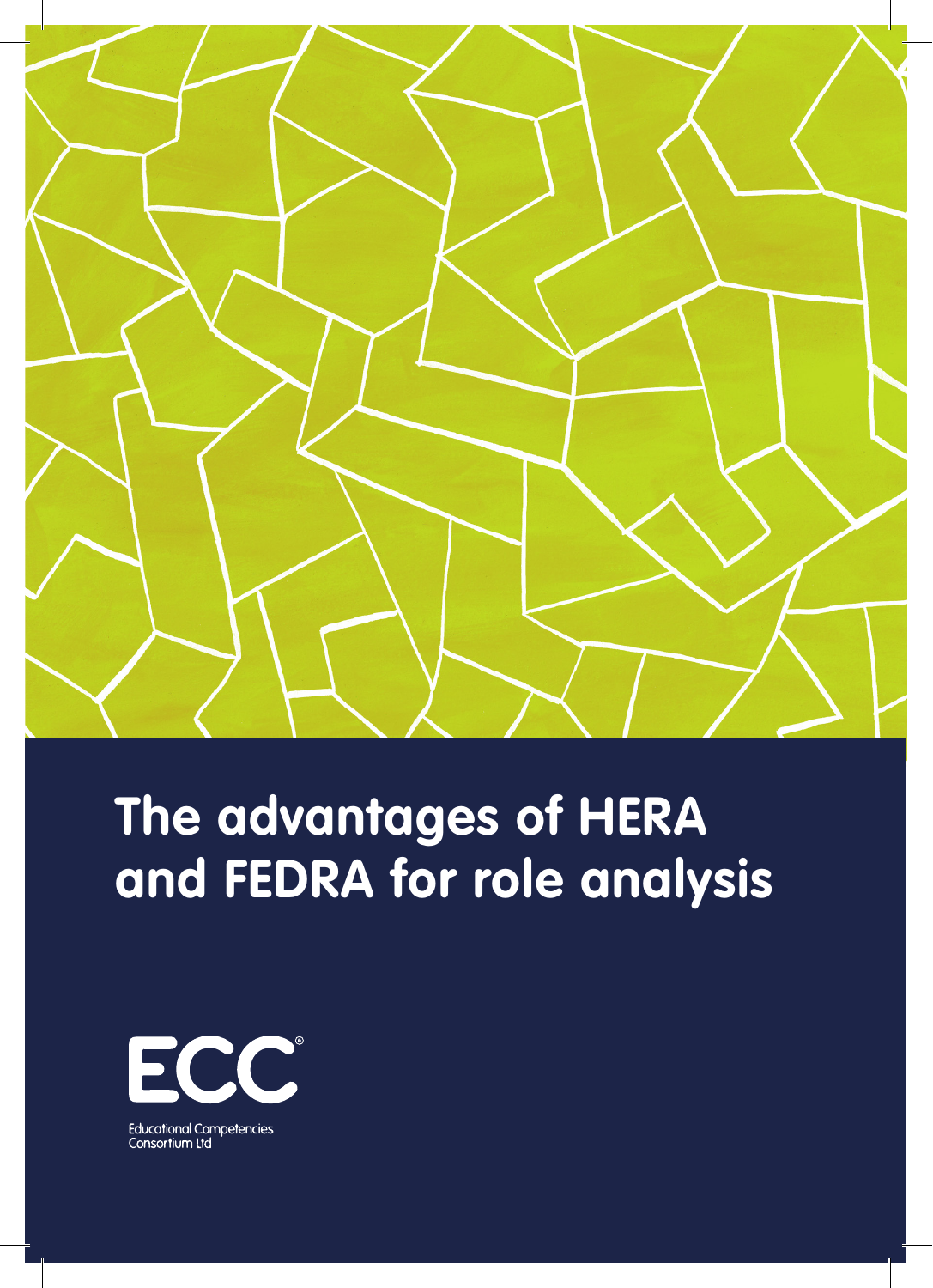## **Why choose HERA or FEDRA?**

HERA (Higher Education Role Analysis) and FEDRA (Further Education Development and Role Analysis) were developed specially for the higher and further education sectors. Although other job evaluation tools have been tweaked or adjusted for Higher or Further Education, none were specifically designed to cover the wide range of jobs and roles found in education.

HERA and FEDRA are designed specifically to take into consideration teaching, learning, research and academic administrative roles.

No other schemes are as uniquely tailored for role analysis in higher and further education.

#### **The leading role analysis scheme**

HERA has been the leading scheme among HE institutions for over a decade, and is used by 75% of UK universities.

Together, HERA and FEDRA have helped analyse more than 150,000 roles in HE and FE, determining pay and grading structures for at least half a million people.

#### **Sector-led design**

Unlike other job evaluation schemes, HERA was designed 'by the sector for the sector', following a feasibility study in 1995 with input from 70 HE organisations. Major trade unions were also involved in its development and continue to support HERA too, due to its representation of staff across all groups within the HE workforce.

FEDRA has been similarly designed in close partnership with FE colleges.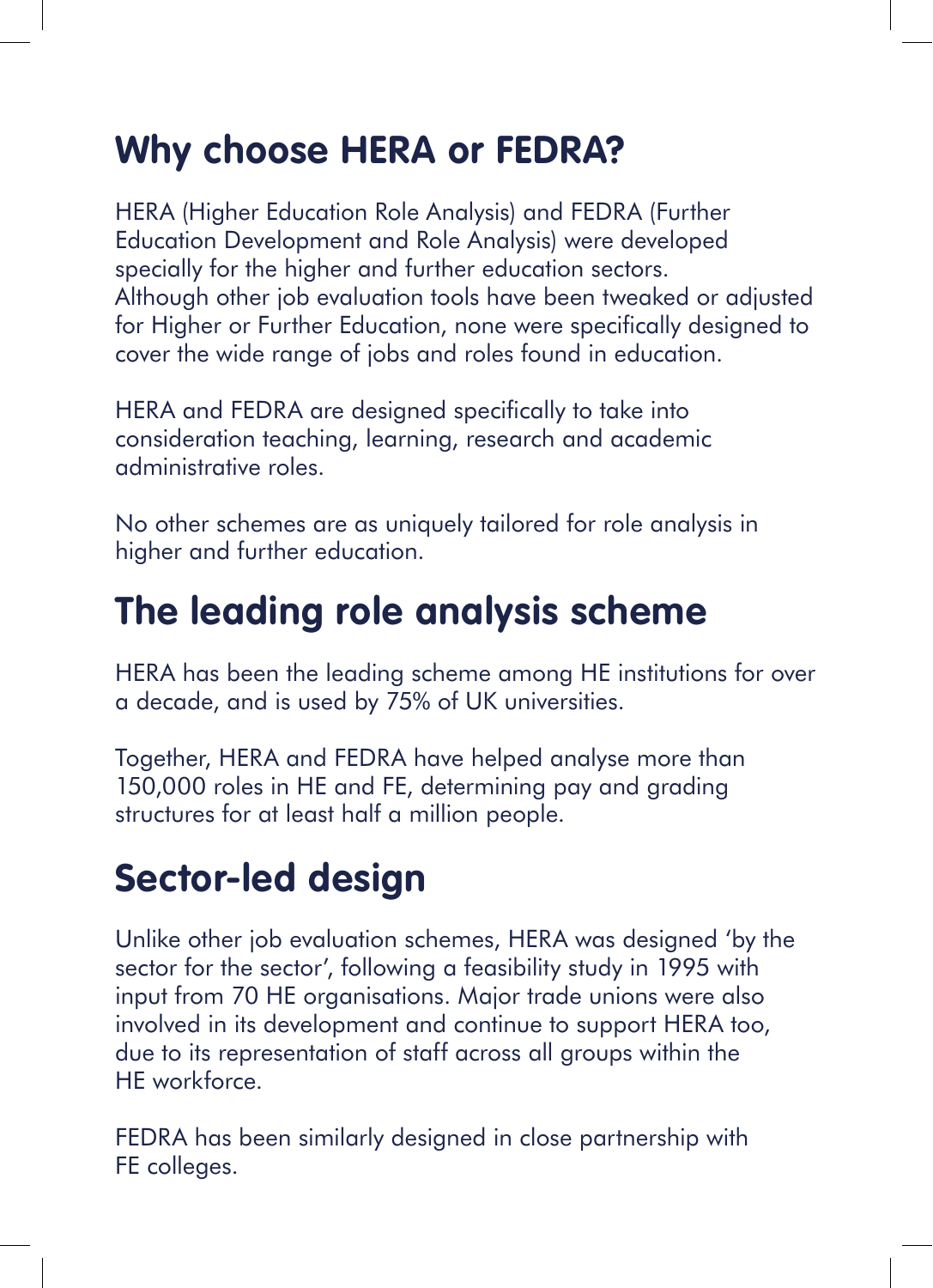## **Supporting equality**

HERA and FEDRA provide a robust method of comparing and contrasting roles, ensuring compliance with the 1970 Equal Pay Act and the 2010 Equality Act.

They help organisations avoid potential bias in the design and sizing of roles inherent in some other schemes, as they don't make assumptions about levels of responsibility and accountability.

### **A fresh and modern tool**

HERA and FEDRA remain current and are regularly refreshed to keep content relevant and up to date. A recent evaluation confirmed that no significant changes were required to the structure, wording or scoring of the scheme.

## **More than just job evaluation**

HERA and FEDRA have always been about more than 'just' sizing a role to determine grade or pay. Since ECC was formed, our aim has been to provide comprehensive business insights into the nature, shape and structure of work in higher and further education.

HERA and FEDRA are unique. They enable organisations to shape and size roles for job evaluation and to use data insights to influence and affect performance, development and talent management. They directly link the outputs of role analysis to make 'joined-up' decisions about people and talent management practice.